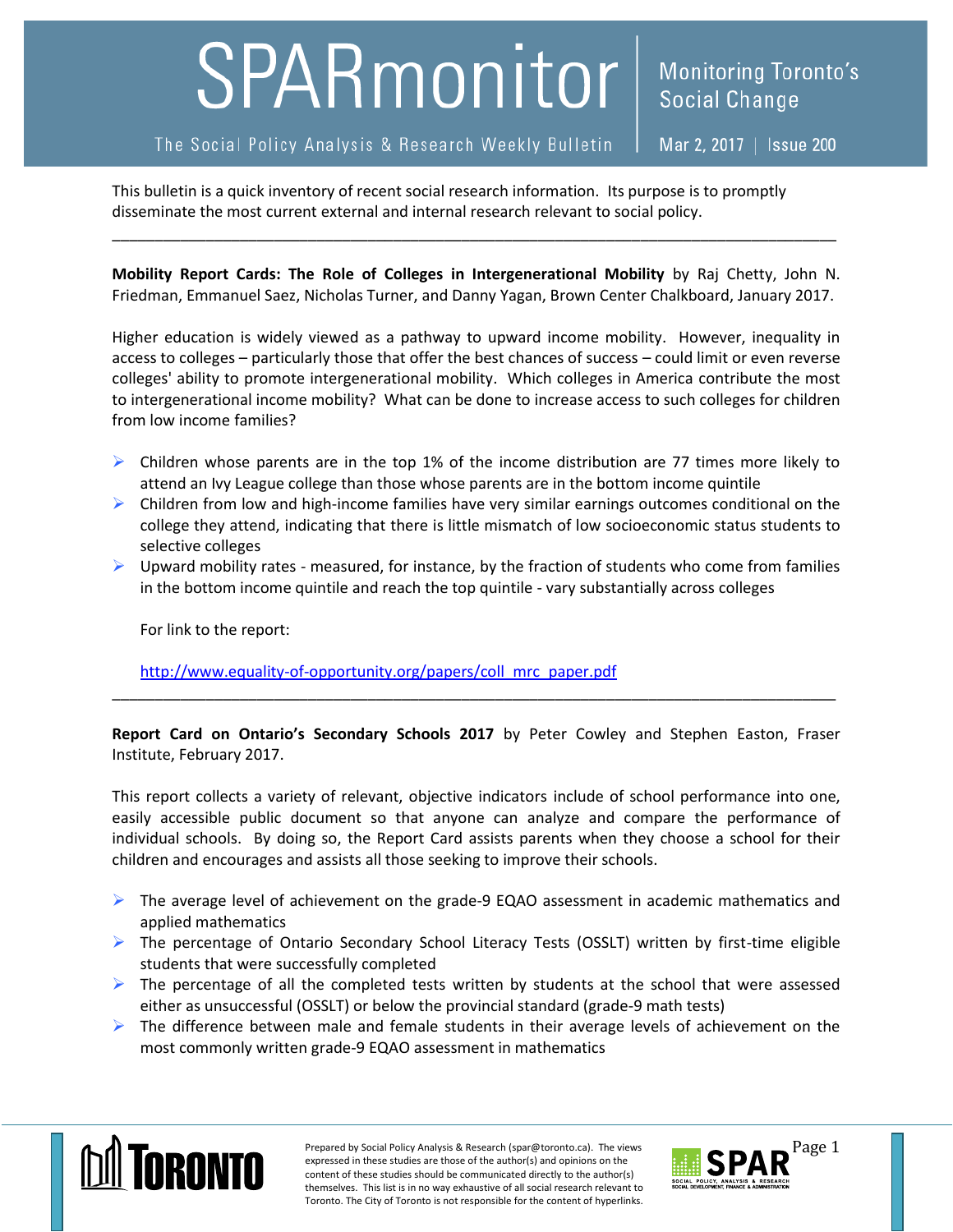For link to the report:

<https://www.fraserinstitute.org/sites/default/files/ontario-secondary-school-rankings-2017-O.pdf> \_\_\_\_\_\_\_\_\_\_\_\_\_\_\_\_\_\_\_\_\_\_\_\_\_\_\_\_\_\_\_\_\_\_\_\_\_\_\_\_\_\_\_\_\_\_\_\_\_\_\_\_\_\_\_\_\_\_\_\_\_\_\_\_\_\_\_\_\_\_\_\_\_\_\_\_\_\_\_\_\_\_\_\_\_

**Helping Parents to Parent** by Dr. Barbie Clarke, Fatima Younas and project team, Family Kids & Youth, Social Mobility Commission, February 2017.

The United Kingdom has very low social mobility compared to other OECD nations. Children's academic attainment is closely linked with their parents' income, occupation and educational qualifications. While it has been observed that education can break the cycle of disadvantage, in the United Kingdom as educational opportunities grow, inequalities appear to widen. Therefore, to improve social mobility it is imperative to explore the drivers that relate to children's outcomes.

Some of the findings:

- $\triangleright$  There is evidence to demonstrate that public policy can have an impact on parenting behaviours, and some of the associated factors that influence parenting, in order to achieve positive outcomes for children
- $\triangleright$  The most successful parenting interventions appear to include a focus on equipping parents with a greater understanding of child development
- $\triangleright$  Some governments are beginning to approach universal parental support as a public health issue
- $\triangleright$  Home visiting programmes, alongside services delivered to groups of parents, appear to have moderate to high levels of success

For link to the report:

[https://www.gov.uk/government/uploads/system/uploads/attachment\\_data/file/592452/Helping\\_](https://www.gov.uk/government/uploads/system/uploads/attachment_data/file/592452/Helping_Parents_to_Parent_report.pdf) [Parents\\_to\\_Parent\\_report.pdf](https://www.gov.uk/government/uploads/system/uploads/attachment_data/file/592452/Helping_Parents_to_Parent_report.pdf)

**Transition from Temporary Foreign Workers to Permanent Residents, 1990 to 2014** by Yuqian Lu and Feng Hou, Social Analysis and Modelling Division, Statistics Canada, February 2017.

\_\_\_\_\_\_\_\_\_\_\_\_\_\_\_\_\_\_\_\_\_\_\_\_\_\_\_\_\_\_\_\_\_\_\_\_\_\_\_\_\_\_\_\_\_\_\_\_\_\_\_\_\_\_\_\_\_\_\_\_\_\_\_\_\_\_\_\_\_\_\_\_\_\_\_\_\_\_\_\_\_\_\_\_\_

The number of temporary foreign workers in Canada increased considerably from the early 1990s. Temporary foreign workers over this period also became an increasingly important source of permanent residents admitted to Canada. Using the Temporary Residents file and the Immigrant Landing File, this article documents the changes in the levels and types of new temporary foreign workers who arrived in Canada from 1990 to 2014.

- $\triangleright$  Temporary foreign workers came to Canada through either the International Mobility Program (IMP) or the Temporary Foreign Worker Program (TFWP)
- $\triangleright$  From the late 1990s to the late 2000s, proportionately more temporary foreign workers gained permanent residence [from 9% to 21%]
- $\triangleright$  The share of higher-skilled temporary workers declined from 67% in the late 1990s to 40% in the late 2000s, even though their absolute numbers increased